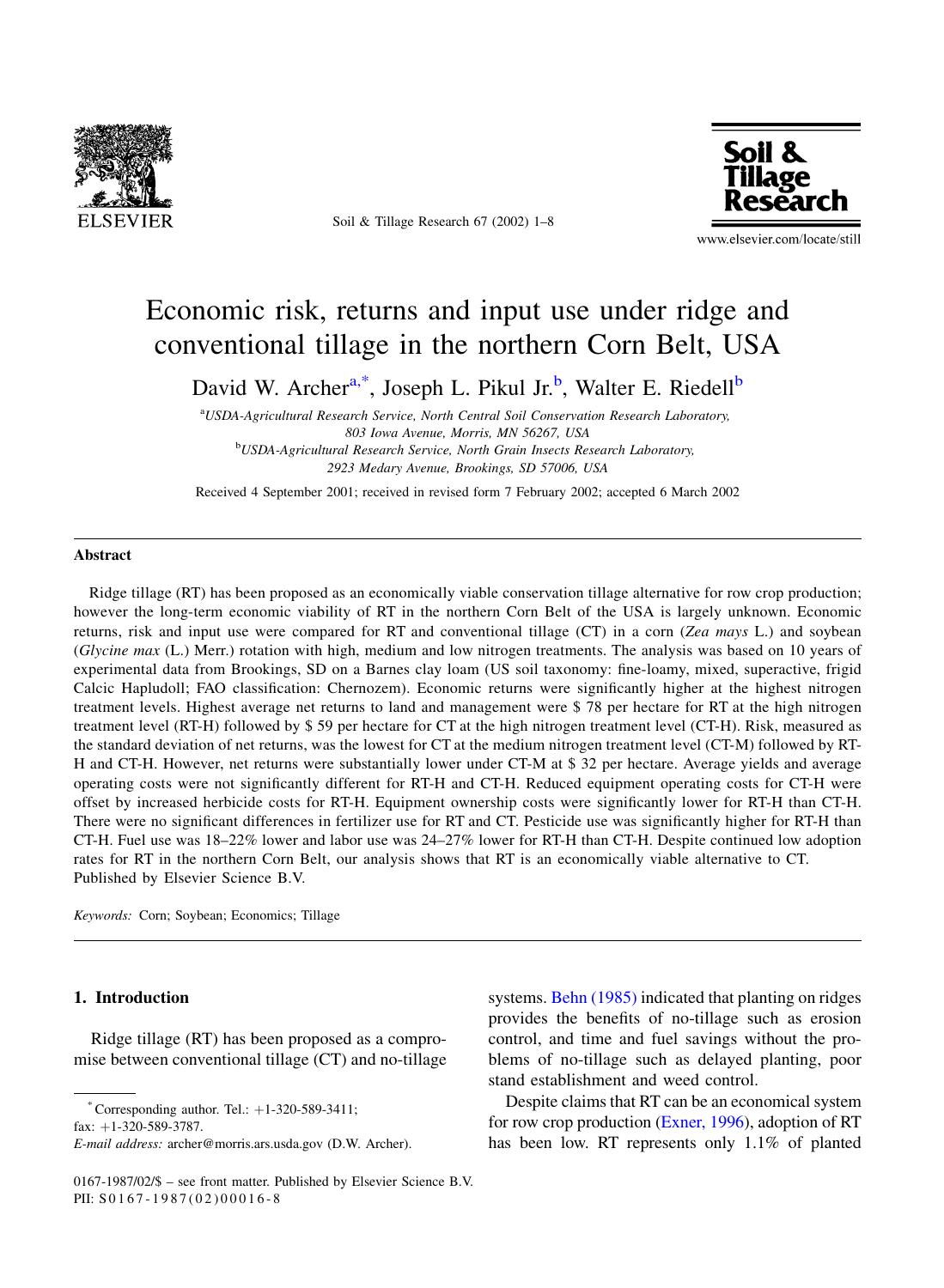cropland acres in the United States, and this percentage has remained steady since 1990. In the midwest, RT represents only 1.2% of planted cropland acres (Conservation Tillage Information Center, 2000).

Previous economic comparisons of RT and CT indicate mixed results. Smolik et al. (1995) showed RT produced lower net returns than CT for a cornsoybean-spring wheat (Triticum spp.) rotation in South Dakota. Similarly, Chase and Duffy (1991) indicated that RT produced lower net returns than moldboard plow tillage and chisel plow tillage for a continuous corn rotation and a corn-soybean rotation in Iowa. Jolly et al. (1983), showed RT generally produced lower net returns than moldboard plow and chisel plow tillage systems for a corn-soybean rotation in Iowa. In each of these studies differences in net returns were largely due to reduced crop yields under RT.

On the other hand Weersink et al. (1992) showed that RT produced higher net returns than no-till, chisel plow and moldboard plow tillage for a corn-soybean rotation in southern Ontario. Similarly, Doster et al. (1983) showed RT produced higher net returns than fall plow, fall chisel, spring plow, spring chisel, and no-till systems for a corn-soybean rotation in Indiana. In both of these studies yields were maintained or increased and costs decreased under RT.

Our objectives were to compare economic risks and returns, and input use for three nitrogen treatment levels in an RT and a CT system.

#### 2. Materials and methods

### 2.1. Experimental design and management

Data for this study were obtained from experiments conducted at the Eastern South Dakota Soil and Water Research Farm located near Brookings, SD (Pikul et al., 2001). The experiments were carried out in the beginning in 1990 on Barnes clay loam soils (US soil taxonomy: fine-loamy, mixed, superactive, frigid Calcic Hapludoll; FAO classification: Chernozem) with nearly level topography. The experimental design was a randomized complete block with split plot treatments and three replications. Main plots were tillage treatments, sub-plots were nitrogen (N) treatments. Corn was grown in rotation with soybean and each crop was present each year in each treatment. Plots were 30 m long and 30 m wide.

Typical crop production practices for each treatment are listed in Table 1. Pikul et al. (2001) provide further details on agronomic and soil related features of this study. Primary tillage since 1990 on the CT plots has been with a moldboard or chisel plow in the fall of the year except in 1995 and 1996 when wet weather conditions precluded fall tillage. Primary tillage since 1996 has been with a chisel plow. Seedbeds for corn and soybean under CT were prepared in spring using a tandem disk and field cultivator. CT plots were cultivated twice during the growing season for weed control. The only tillage on RT plots has been

Table 1 Typical crop production practices<sup>a</sup> Tillage/crop Crop production practices **CT** Corn Fall chisel plow, disk, field cultivate, plant with starter fertilizer and insecticide, spray pre-emergence herbicide, cultivate, spray post-emergence herbicide, broadcast nitrogen fertilizer, cultivate, harvest, chop stalks Soybean Fall chisel plow, disk, field cultivate, plant with starter fertilizer, spray pre-emergence herbicide, cultivate, spray post-emergence herbicide, cultivate, harvest **RT** Corn Ridge plant with starter fertilizer and insecticide, spray pre-emergence herbicide, ridge cultivate, spray postemergence herbicide, broadcast nitrogen fertilizer, ridge cultivate, harvest, chop stalks Soybean Ridge plant with starter fertilizer, spray pre-emergence herbicide, ridge cultivate, spray post-emergence herbicide, ridge cultivate, harvest

<sup>a</sup> Actual crop production practices varied from year to year. Prior to 1996 primary tillage under CT was moldboard plow for H, alternated between moldboard plow and chisel plow for M, and was chisel plow for L. Also, prior to 1996, herbicide and insecticide was applied to M plots only when weed or insect counts indicated potential economic loss, L plots received no insecticide and received only post-emergence herbicides when weed counts indicated potential economic loss. L plots received no nitrogen fertilizer.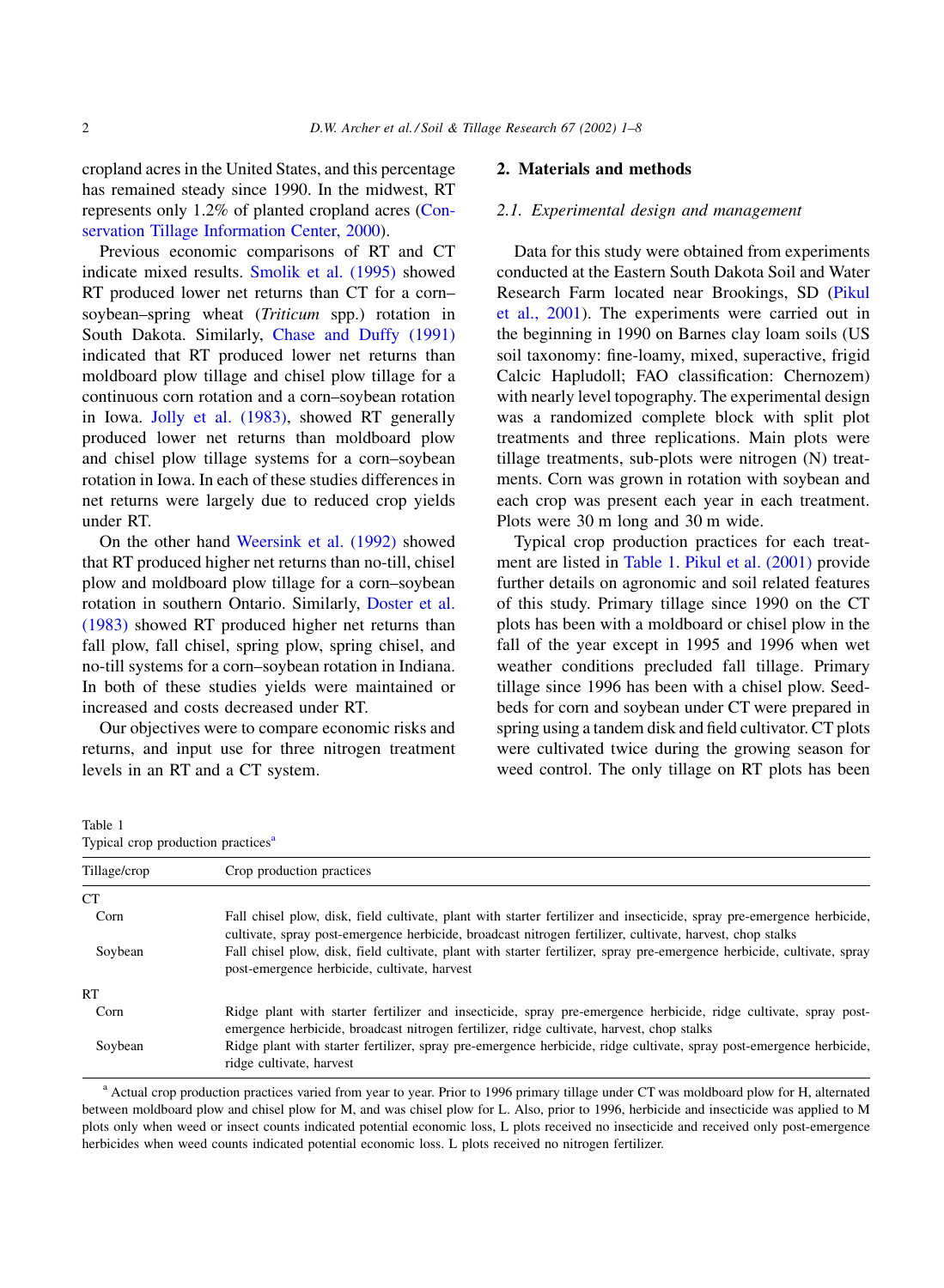| Table 2                         |  |  |
|---------------------------------|--|--|
| Fertilizer and pesticide inputs |  |  |

| Crop/nitrogen<br>treatment | Years     | Starter fertilizer <sup>a</sup> | Nitrogen fertilizer <sup>b</sup> | Herbicide <sup>c</sup> | Insecticide <sup>c</sup> |
|----------------------------|-----------|---------------------------------|----------------------------------|------------------------|--------------------------|
| Corn                       |           |                                 |                                  |                        |                          |
| H                          | 1990-1996 | 111 kg/ha 13-14-11              | 8.5 Mg/ha yield goal             | Prophylactic           | Prophylactic             |
|                            | 1996-1999 | 112 kg/ha 14-16-11              | 8.5 Mg/ha yield goal             | Prophylactic           | None                     |
| M                          | 1990-1996 | 53 kg/ha 13-14-11               | 5.3 Mg/ha yield goal             | Threshold              | Threshold                |
|                            | 1996-1999 | 112 kg/ha 7-16-11               | 5.3 Mg/ha yield goal             | Prophylactic           | None                     |
| L                          | 1990-1996 | None                            | None                             | Threshold              | None                     |
|                            | 1996-1999 | $111$ kg/ha 0-16-11             | None                             | Prophylactic           | None                     |
| Soybeans                   |           |                                 |                                  |                        |                          |
| H                          | 1990-1996 | 111 kg/ha 13-14-11              | Starter only                     | Prophylactic           | Prophylactic             |
|                            | 1996-1999 | 112 kg/ha 14-16-11              | Starter only                     | Prophylactic           | None                     |
| M                          | 1990-1996 | 53 kg/ha 13-14-11               | Starter only                     | Threshold              | Threshold                |
|                            | 1996-1999 | 112 kg/ha 7-16-11               | Starter only                     | Prophylactic           | None                     |
| L                          | 1990-1996 | None                            | None                             | Threshold              | None                     |
|                            | 1996-1999 | 111 kg/ha $0-16-11$             | None                             | Prophylactic           | None                     |

 $^{\rm a}$  Rates applied at planting (elemental N-P-K).

<sup>b</sup> Nitrogen fertilizer was applied to corn based on soil nitrate tests for the specified yield goal.

<sup>c</sup> Prophylactic pesticide applications indicate routine applications regardless of weed or pest populations. Threshold applications indicate applications based on weed or insect counts. Quantities and types of pesticides varied from year to year.

two row cultivations per year for both corn and soybean crops.

Fertilizer and pesticide inputs are listed in Table 2. High  $(H)$  and medium  $(M)$  N treatments (split plots) for corn were determined according to yield goals of 8.5 Mg grain/ha for H and 5.3 Mg grain/ha for M. The low N (L) treatment plots received no applied N fertilizer. Soybean plots received only starter fertilizer. Nitrogen fertilizer prescription (NP) for each tillage and N treatment for corn was calculated based on total soil nitrate (TSN) as (Gerwing and Gelderman, 1996):

## $NP = 0.022YG - TSN.$

Starter fertilizer was applied at seeding to both corn and soybean. Starting in 1996, H, M and L plots for both corn and soybean received 112 kg/ha of starter fertilizer as  $14-16-11$ ,  $7-16-11$  and  $0-16-11$  (elemental N-P-K), respectively. Prior to 1996, H and M plots for both corn and soybeans received 111 and 53 kg/ha, respectively, of 13-14-11 (elemental N-P-K). Low (L) N plots received no starter fertilizer prior to 1996. Prior to spring field work in 1996 all plots received an application of triple super phosphate providing 89 kg/ha of elemental P.

Prior to 1996 H, M and L were termed management inputs levels for both tillage treatments. Primary tillage on CT plots varied with input level. Primary tillage on H was fall moldboard plow, on M alternated between fall moldboard plow and fall chisel plow, and on L was fall chisel plow. High (H) N plots received prophylactic herbicide and insecticide treatments, M plots received herbicide and insecticide only when weed or insect counts indicated potential economic loss, L plots received no insecticide and only post-emergence herbicide when weed counts indicated potential economic loss. Riedell et al. (1998) provides further details on experimental conditions prior to 1996. Beginning in 1996, all N treatments within a tillage system have received the same herbicide treatments. No insecticides have been applied since 1996.

## 2.2. Economics

Annual crop budgets were constructed using the USDA-Natural Resources Conservation Service (NRCS) Cost and Returns Estimator (CARE) for each treatment based on the actual tillage operations and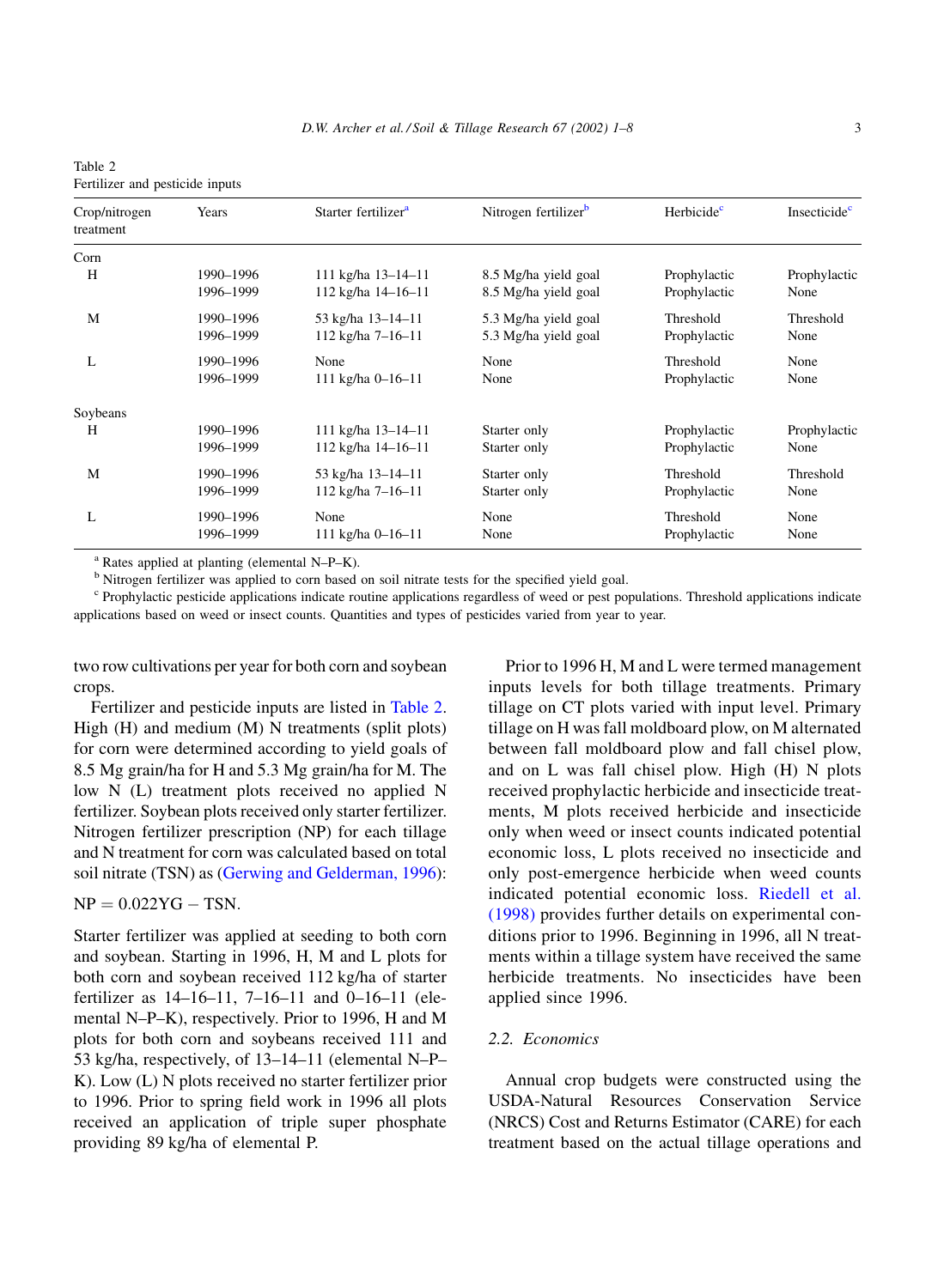inputs used that year. Operating costs include machinery repairs, fuel, labor, seed, fertilizer, herbicides, insecticides, crop drying costs, and interest on operating capital. Operating cost estimates in CARE are based on American Society of Agricultural Engineers  $(2000)$  procedures. These procedures also provided estimates for fuel and labor use. Labor estimates are for labor directly associated with field operations, and do not include such things as time spent in management activities, equipment repairs, and crop scouting.

No land costs were included since land costs are constant across treatments. Equipment ownership costs were calculated outside CARE following American Agricultural Economics Association (1998) standards. A farm size of 223 ha of cropland was assumed in selecting equipment size and estimating equipment ownership costs. This represents a typical farm size for the area. Several implements were used only in the early years of the study. A moldboard plow was used on the CT-H and CT-M plots through 1995, a rotary hoe was used on the CT-L and RT-L plots through 1994, and a chisel plow was used in 1992 on the RT plots to knock down the ridges. Ownership costs for each implement were included through their last year of use. Fig. 1 shows the decrease in equipment ownership costs as use of individual implements was discontinued.

All costs are calculated using current (2000) prices. Equipment prices and costs are based on information from Lazarus (2000). Input prices and crop prices are from South Dakota Agricultural Statistics Service (2000). A corn price of  $$90.56 \text{ Mg}^{-1}$  and a soybean price of  $$220.13 \text{ Mg}^{-1}$$  were used for estimating returns. These prices are the average of the 1990-1999 marketing year average prices for South Dakota adjusted to 1999 dollars. The wage rate for labor is \$  $9.50 h^{-1}$ .

All data were subjected to analysis of variance using SAS GLM with LSD for means separation of main effects where more than two means were involved and LSMEANS PDIFF for means separation of interaction effects (SAS, 1988).

## 3. Results and discussion

#### 3.1. Economic returns

A summary of crop yields, production costs and returns is given in Table 3. Gross returns are crop yield times crop price. Gross margin denotes returns over operating costs and is calculated as gross returns minus operating costs. Net returns are the returns to land and management and are calculated as gross margin minus equipment ownership costs.

Nitrogen treatments within tillage systems had a significant effect on operating costs and returns for both corn and soybeans. Average yields for both corn and soybeans were significantly higher at higher N treatment levels. Yield differences for both corn and soybeans were generally greater prior to 1996, when



Fig. 1. Equipment ownership costs per hectare for CT and RT at high (H), medium (M) and low (L) N treatment levels.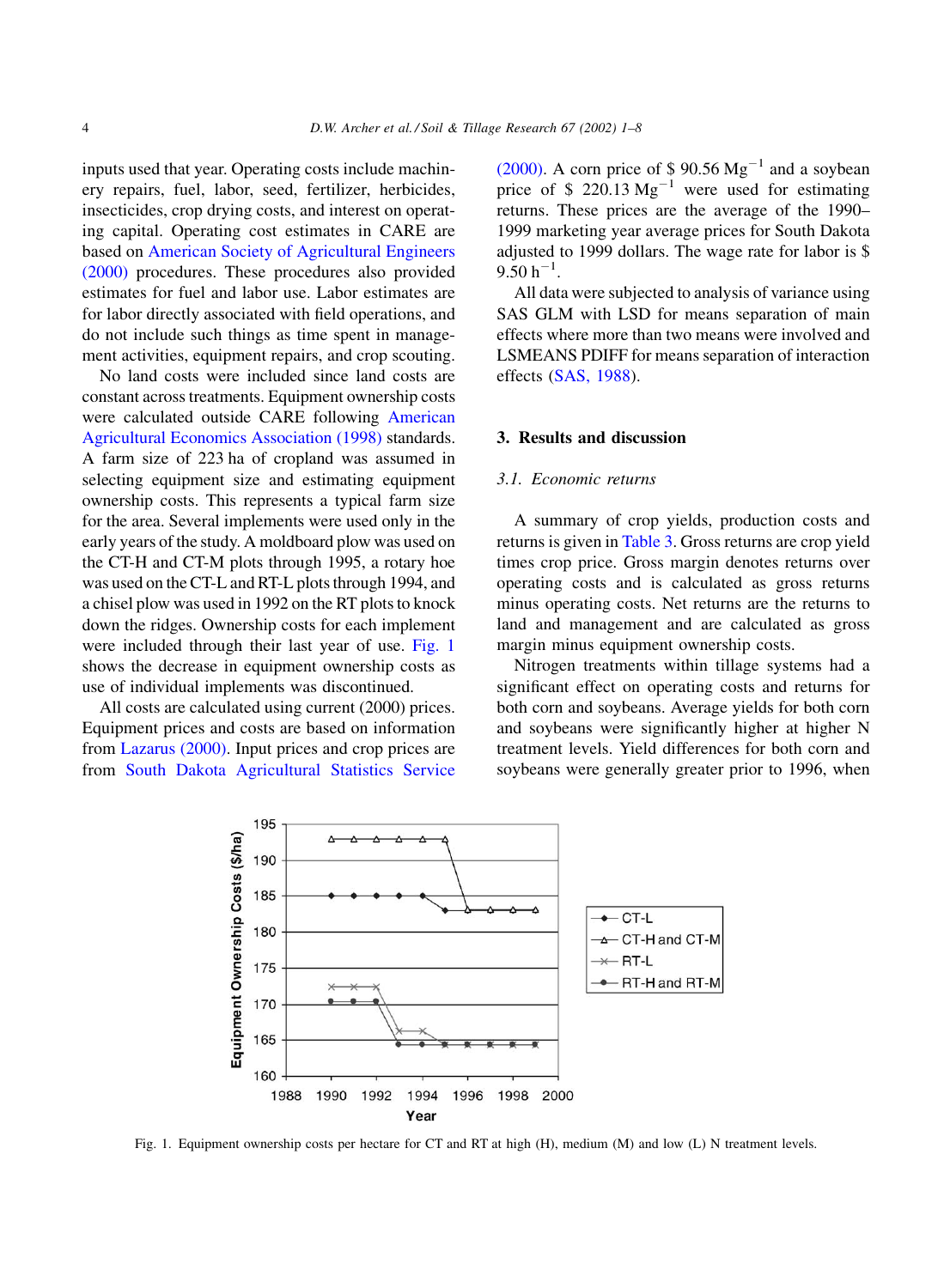<span id="page-4-0"></span>Table 3

Data

Crop yields, production costs and returns to land and management for corn and soybeans under CT and RT 1990–1999

Tillage and N treatment level<sup>a</sup> CT-H CT-M  $CT-L$  $RT-H$  $RT-M$ RT-L Yield (kg/ha/year)  $7714a^b$ Corn 6890 b 4671 c 7697 a 6338 b 4536 d Soybean 2354 a 2008 b 1732 d 2279 a 1882 c 1797 cd Gross returns  $(\frac{5}{h}a/\gamma e^{ac})^c$ 623.99 h  $423.06c$ 697.04 a 573.95 h 410.75 d Corn 698.63 a Soybean 518.27 a 442.04 b 381.30 d 501.60 a 414.29 c 395.60 cd Rotation average 608.45 a 533.02 b 402.18 d 599.32 a 494.12 c 403.17 d Operating costs (\$/ha/year) Corn 432.26 a 360.05 b 273.61 d 426.49 a 341.13 c 267.76 d 284.24 a Soybean 288.44 a 263.32 b 222.77 c 257.61 b 234.18 c Rotation average 360.35 a 311.69 b 248.19 d 355.37 a 299.37 c 250.97 d Ownership costs (\$/ha/year) 206.54 a 206.66 a 197.46 h 183.90 c 183.95 c 181.17 d  $Corn$ 171.54 a 171.37 a 170.64 a 148.43 c 148.36 c 153.09 b Soybean Rotation average 189.04 a 189.02 a 184.05 b 166.17 c 166.16 c 167.13 c Gross margin  $(\frac{5}{h}a/\frac{1}{2}a)^d$ 266.37 a 263.94 a 149.45 c 270.55 a 232.83 b 142.99 c Corn Soybean 229.83 a 178.72 b 158.54 c 217.36 a 156.68 c 161.42 bc Rotation average 248.10 a 221.33 b 153.99 d 243.96 a 194.75 c 152.21 d Net returns  $(\frac{5}{h}a\)/\mathrm{year}$ 57.27 b  $-48.01$  c 86.65 a 48.87 b  $-38.18$  c  $Corn$ 59.83 h 58.29 a  $7.35<sub>b</sub>$  $-12.10c$ 68.92 a 8.32 b 8.33 b Soybean 59.06 b 32.31 c  $-30.06$  d 77.79 a  $28.60c$  $-14.93$  d Rotation average

a CT-H: conventional tillage high N treatment level, CT-M: conventional tillage medium N treatment level, CT-L: conventional tillage low N treatment level, RT-H: ridge tillage high N treatment level, RT-M: ridge tillage medium N treatment level, RT-L: ridge tillage low N treatment level.

<sup>b</sup> Means within rows joined by the same letter are not significantly different ( $P = 0.05$ ).

 $\textdegree$  Gross returns calculated as (crop yield)  $\times$  (crop price).

 $d$  Gross margin calculated as (gross returns) - (operating costs).

 $\degree$  Net returns calculated as (gross margin) – (ownership costs).

pest and tillage treatments differed with N treatment levels. However, since 1996, both corn and soybean yields also showed significant increases with N treatment levels. Phosphorus and K applications have been held constant across N treatment levels since 1986, which indicated a soybean yield response to starter N fertilizer and a corn yield response to total starter and side-dress N fertilizer applications. Operating costs were also significantly higher at higher N treatment levels. However, the increased operating costs were more than offset by the additional revenue generated by better yields, so average gross margin and average net returns were significantly higher at higher N treatment levels.

Results indicated no statistical difference in yields or gross returns between CT-H and RT-H. Operating costs also showed no difference, implying that the higher fuel and labor costs associated with CT were counterbalanced by higher herbicide costs associated with RT. Since gross returns and operating costs for CT-H and RT-H were not significantly different, gross margins were also not significantly different. Ownership costs were  $$22.87 h^{-1}$  higher for CT-H than for RT-H. This reflects the added equipment needs of CT (moldboard plow, chisel plow, disk and field cultivator) compared to RT (RT planter and RT cultivator). This analysis also assumes that a producer switching from CT to RT would have enough confidence in the system that they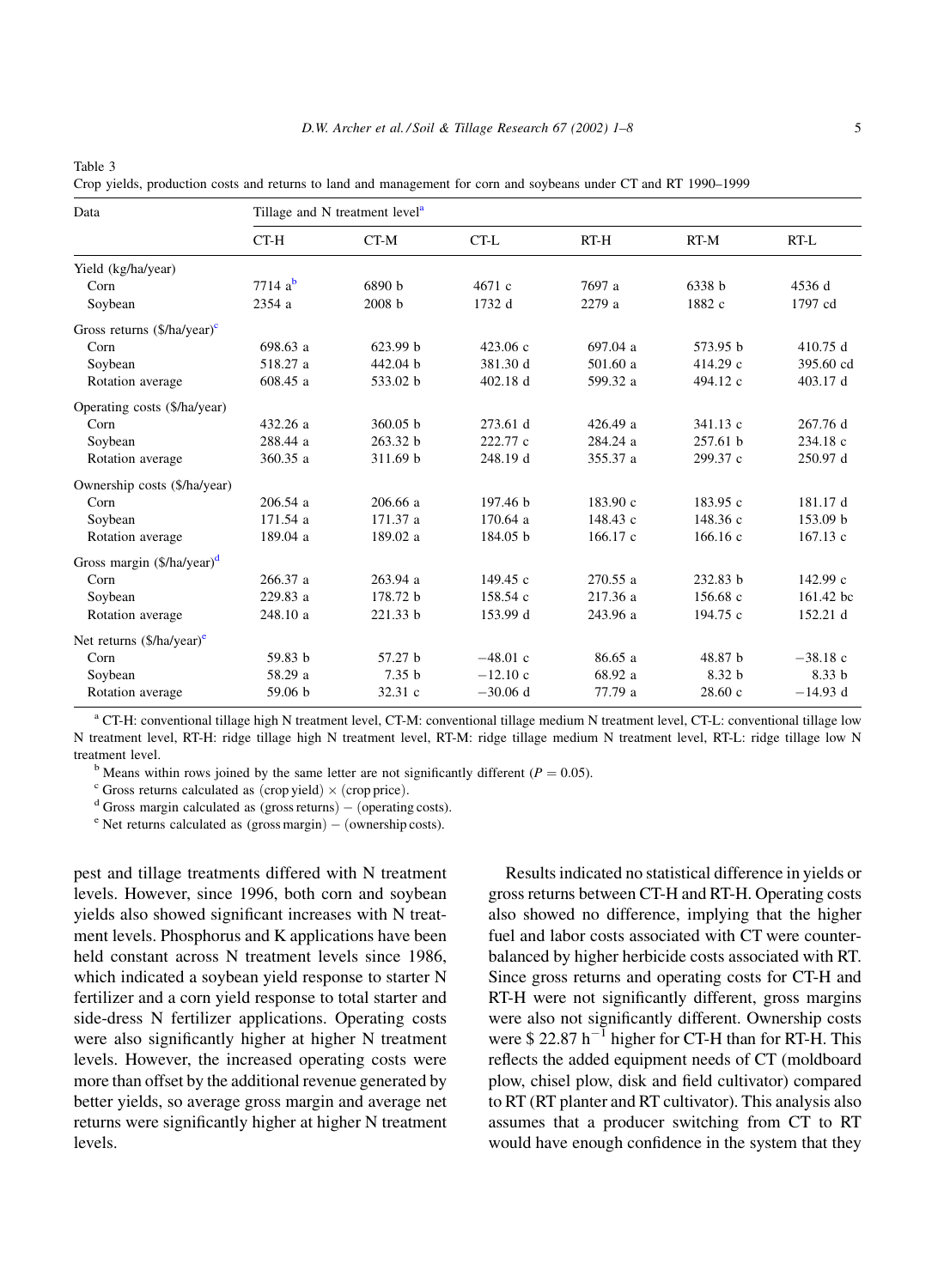

Fig. 2. Annual net returns per hectare with standard errors for CT and RT at a high N treatment levels.

would sell unneeded equipment rather than keep it. Due to the higher equipment ownership costs under CT, rotation average net returns were \$18.73 per hectare higher for RT-H than for CT-H (Table 3).

### $3.2.$  Risk

There was considerable variability in net returns from year to year. Fig. 2 shows the annual net returns for CT-H and RT-H. Very low net returns occurred for both tillage systems in 1993 because of poor yields due to extremely wet conditions. Net returns for RT-H were significantly higher than for CT-H in 3 out of the 10 years: 1991, 1997, and 1999. Net returns for CT-H were significantly higher in 1 out of the 10 years: 1996. It is generally believed that most producers are risk averse. All things being equal, they prefer less risk to more risk.

One measure of risk is the standard deviation of net returns. Fig. 3 shows the relationship between average net returns and the associated standard deviation of net returns (risk) for each tillage system and N treatment combination. Risk averse producers should prefer systems with higher average returns and lower standard deviations (upward and to the left on the graph). For the RT systems average net returns increased and risk decreased as the N level increased, indicating that



Fig. 3. Mean and standard deviation of net returns per hectare for CT and RT at high (H), medium (M) and low (L) N treatment levels.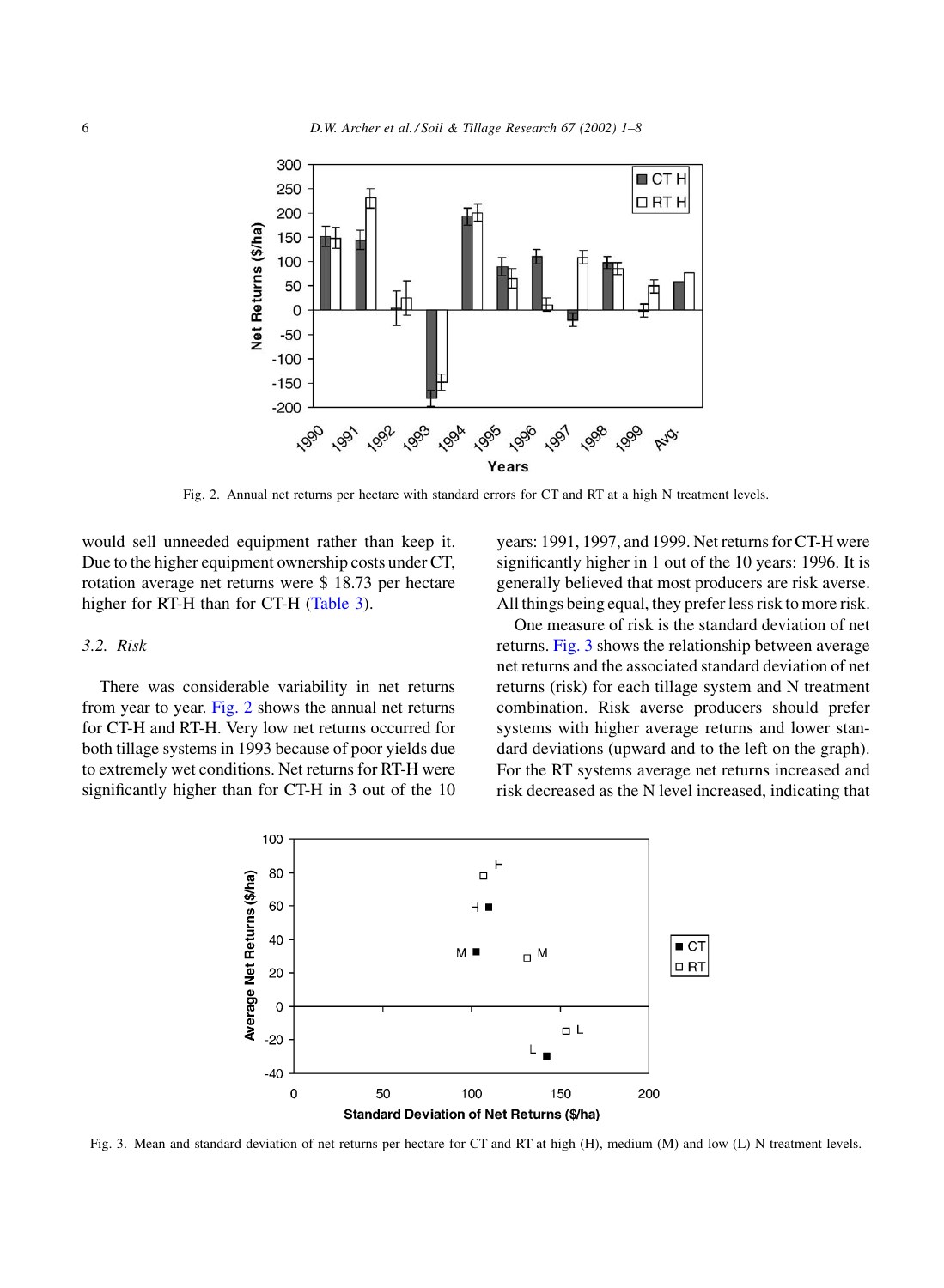<span id="page-6-0"></span>risk averse producers should always prefer higher N treatment levels to lower levels. With CT average net returns increased with N treatment levels and risk decreased from L to M, but increased from M to H. A producer who is willing to give up \$ 26.74 per hectare in average net returns for a \$7.32 per hectare decrease in the standard deviation in net returns may prefer the M N level to the H.

The RT-H treatment produced the highest average net returns overall and did so at lower risk than the next best net return, CT-H. A risk averse producer faced with these two options should prefer RT-H to CT-H. Risk preference is a matter of degree and it is not inconceivable that a producer may choose CT-M, with lower risk and lower average net return, over RT-H. A producer willing to give up to \$45.48 per hectare in average net returns for a \$4.30 reduction in the standard deviation of net returns may prefer CT-M to RT-H.

#### 3.3. Labor, fuel and chemical use

Labor, fuel and chemical input use are important factors in the feasibility of cropping systems. They may also be the indicators of the sustainability of alternative systems. In this study P and K fertilizer applications were constant at each N level across tillage systems from 1990 through 1995. From 1996 through 1999, P and K application rates were constant across all N treatments and tillage systems. As a result, there were no differences in average P and K application rates between tillage systems at a given N level, although the average rates declined as N treatment level declined (data not shown).

Nitrogen fertilizer was applied to each sub-plot based on soil tests and yield goals, so average application rates could potentially vary by tillage for a given N treatment. Average N application rates are shown in Table 4. As expected, N application rates decreased significantly as the treatment level goes from H to M to L, with either CT or RT. However there were no significant differences in application rates between tillage systems at a given treatment level, indicating that RT required no more N fertilizer than CT.

Pesticide applications (insecticide plus herbicide) varied with input level from 1990 to 1995. Since 1996 pesticide applications have been constant across N treatments, but do vary by tillage system. Table 4 shows the average pesticide expenditures for each treatment. Pesticide expenditures decreased significantly as N treatment levels decreased. Pesticide expenditures were significantly higher for RT-H than CT-H as herbicide was substituted for tillage for weed control. Lighthall (1996) noted that RT systems have the potential to reduce herbicide use since they are well suited to banding over the row with cultivation used for weed control over the middle of the row. Postemergence herbicides were not banded in this study, so this potential savings was not realized.

There were more tillage operations under CT than RT. This affects both fuel and labor use for each system. Table 4 shows the fuel use for each tillage and N treatment. Fuel use was 10-13 l/ha less under RT than CT, an 18-22% reduction. Fuel use did not vary significantly with N treatments under RT. With CT, fuel use declined with N treatment levels mainly reflecting the differences in tillage between input levels in 1990 through 1995, when moldboard plow

| Tillage and<br>input level | N fertilizer<br>applied (kg/ha/yr) | Pesticide<br>expenditure (\$/ha/yr) | Diesel fuel<br>use $(l/ha/yr)$ | Labor use<br>(h/ha/yr) |
|----------------------------|------------------------------------|-------------------------------------|--------------------------------|------------------------|
| Conventional               |                                    |                                     |                                |                        |
| High                       | 69.2 a <sup>a</sup>                | 114.40 b                            | 58.1 a                         | 2.83a                  |
| Medium                     | 37.5 <sub>b</sub>                  | 95.05c                              | 56.5 <sub>b</sub>              | 2.75 <sub>b</sub>      |
| Low                        | 0.0c                               | 74.51 d                             | 54.1 c                         | 2.61c                  |
| Ridge                      |                                    |                                     |                                |                        |
| High                       | 69.8a                              | 126.65a                             | 45.1d                          | 2.08 <sub>d</sub>      |
| Medium                     | 37.1 <sub>b</sub>                  | 100.70c                             | 44.8 d                         | 2.06d                  |
| Low                        | 0.0c                               | 89.33 c                             | 44.2 d                         | 1.99d                  |

Table 4

Rotation average input use for corn and soybeans grown under CT and RT 1990–1999

<sup>a</sup> Means within columns joined by the same letter are not significantly different ( $P = 0.05$ ).